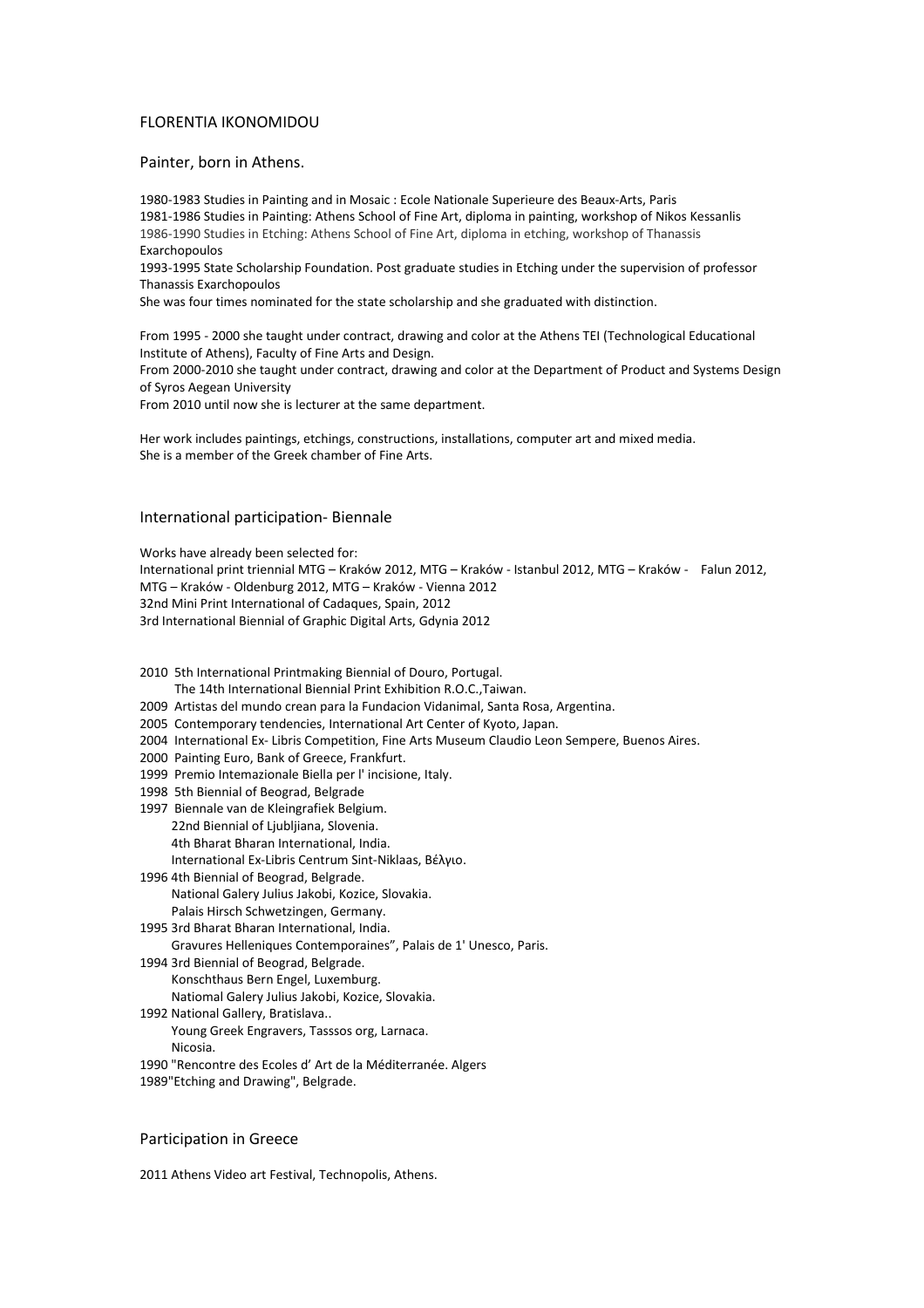International Festival of animation animation, Αnimasyros, Hermoupolis, Syros. 2009 The human figure in Greek art, Technopolis, Athens. 2006 ALPHA BANK Collection. « Greek Art from 1920 to today » curator Irene Orati, Macedonian Museum of Contemporary Art, THessaloniki 2005 Greek engravers in the 20th century", (curator Irene Orati , National gallery of Ioannina)" ALPHA BANK Collection. (Irene Orati, curator), Benaki, new museum, Athens 2004 "Greek engravers in the 20th century", (Irene Orati, curator), Center of contemporary art, Rethymnon. 2003 Astrolavos Gallery, Athens "Greek engravers in the 20th century", (Irene Orati, curator), Educational Foundation of the National Bank of Greece, Athens 2002 Astrolavos Gallery, Athens Astrolavos Gallery, Athens 2001 Painting Euro, Bank of Greece, Zappion, Athens Astrolavos Gallery, Athens 2000 1st Triennale of Greek Etching , Pieridis Galery, Glyfada Astrolavos Gallery, Athens Painting Euro, Bank of Greece "A Year after" Municipal Gallery, Athens 1999"The Art of Exception", FIAT, Center of Major Hellenism. Ex-Libris, Vas. Zevgolis Collection, "Paratiritis Art Gallery", Thessaloniki "Stoa of the Book", Athens 1998 Ex-Libris, Vas. Zevgolis Collection. Hall of Giorgio de Chirico, Volos 1997 Polyedro Gallery, Patra "Paratiritis Art Gallery", Thessaloniki 1996 Municipal Gallery, Boyzianis Hall, Athens 1994"2nd Etching Workshop 1992-1994" Costis Palamas bldg Athens" Greek engravers, Municipal Gallery, Thessaloniki 1993 "Painting, Sculpture, Etching", Zappion, Athens "Apopsi, Center of Letters and Arts", Athens 1992 Larissa Public Gallery, Larissa. Pili of Ammochostos, Limassol. Municipality House, Larnaca. "Tribute to Andreas Kalvos", Goulandris Foundation, Athens. Pliades Gallery, Athens. 1991 "Young Greek Engravers", Tassos Foundation, Athens. Cultural Center, Municipality of Tripolis. Cultural Center "Diavlos", Volos. Cultural Center, Municipality of Kalamata 1989 Polyedro Gallery, Patra. Maria Papadopoulou Gallery, Athens

Her Biography and photographs of her work have been published in catalogs of international exhibitions and Biennale- Triennale

2008 She lectured at conference "contemporary Etching, Thesis - Antithesis'" Technopolis, Gazi, Athens

# Personal Exhibitions

2010 Astra Gallery / The cage, Installation- archival prints, Athens 2008 Ermoupolia 2008,archaival prints, Municipal gallery, Syros. 2006 Astra Gallery, painting, Athens 2003 Astra Gallery, Archival prints - Inkjet, Lambda prints, Athens 2002 Polyedro Gallery, Patras, consructions 1999 ART ATHINA 1999 (Astra Gallery)/ Toys, installation

Astra Gallery/ constructions, etchings, Athens

1997 Astra Gallery, Constructions, Athens

She has published 4 catalogs of her work.

Her work is found in collections of: